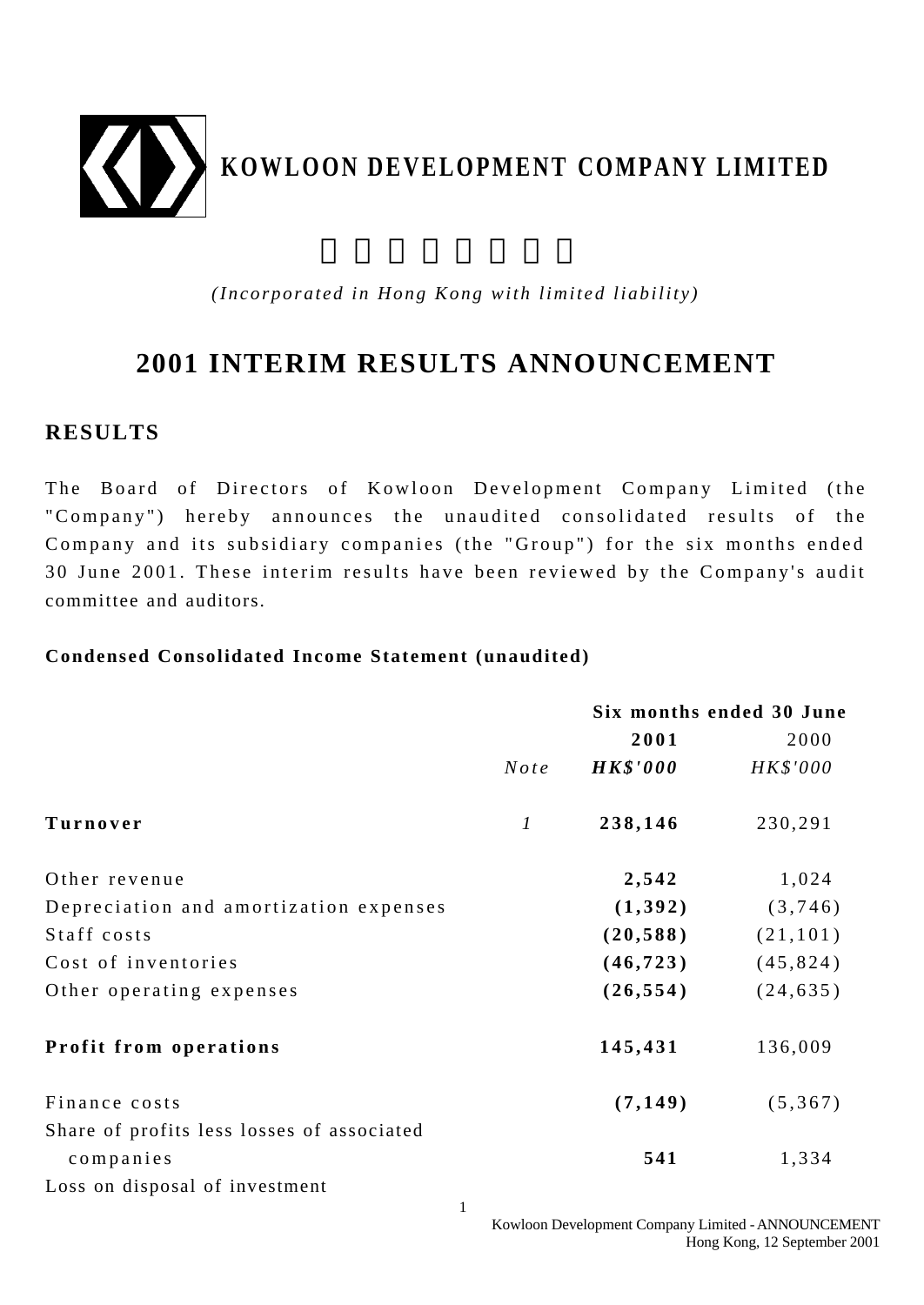| in an associated company                     |                |             | (22)       |
|----------------------------------------------|----------------|-------------|------------|
| Investment revaluation reserve               |                |             |            |
| transferred upon distribution of             |                |             |            |
| The Kowloon Motor Bus Holdings               |                |             |            |
| Limited ("KMB") shares                       |                | 1,128,145   |            |
| Stamp duty incurred for distribution         |                |             |            |
| of KMB shares                                |                | (3, 013)    |            |
| Profit before taxation                       |                | 1,263,955   | 131,954    |
| Taxation                                     | $\overline{2}$ | (12, 380)   | (12, 171)  |
| Profit after taxation                        |                | 1,251,575   | 119,783    |
| Minority interests                           |                | (75)        | (52)       |
| Profit attributable to shareholders          |                | 1,251,500   | 119,731    |
| Dividends attributable to the interim period |                |             |            |
| Special interim dividend in specie declared  |                |             |            |
| and distributed during the interim period    |                |             |            |
| in the proportion of 4 KMB shares for        |                |             |            |
| every 37 shares (2000 - Nil)                 |                | 1,354,550   |            |
| Interim dividend declared after the interim  |                |             |            |
| period end of 4 cents                        |                |             |            |
| $(2000 - 8 \text{ cents})$ per share         |                | 19,351      | 38,701     |
|                                              |                | 1,373,901   | 38,701     |
| Earnings per share                           | $\mathfrak{Z}$ |             |            |
| Basic                                        |                | 258.7 cents | 24.7 cents |
| Diluted                                      |                | 256.6 cents | N/A        |
|                                              |                |             |            |

*Notes:*

## **1 . Segment information**

### **Contribution to**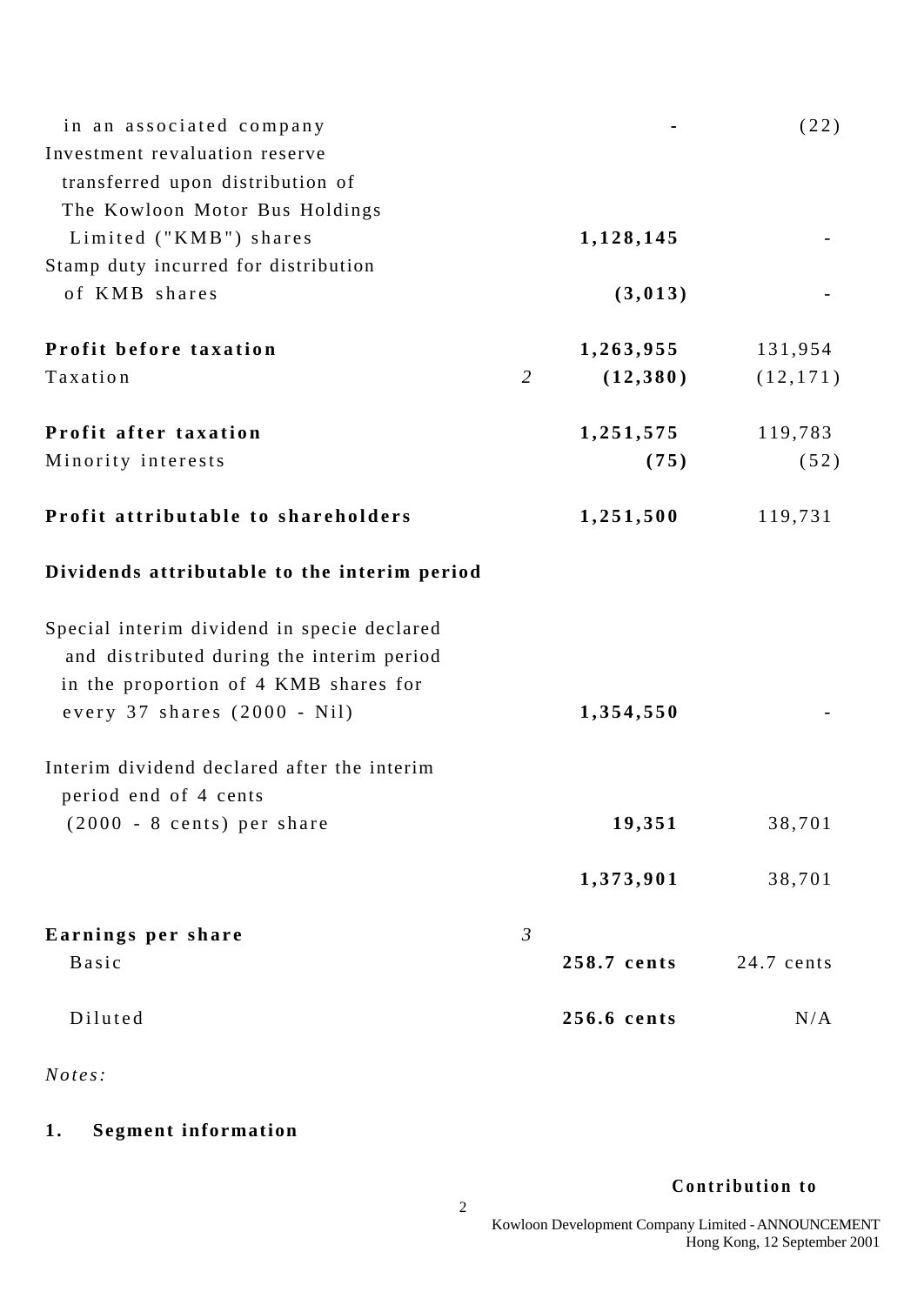|     |                                  |                 | Group turnover | profit from<br>operations |           |
|-----|----------------------------------|-----------------|----------------|---------------------------|-----------|
|     |                                  | Six months      |                | Six months                |           |
|     |                                  |                 | ended 30 June  | ended 30 June             |           |
|     |                                  | 2001            | 2000           | 2001                      | 2000      |
|     |                                  | <b>HK\$'000</b> | $H K$ \$'000   | <b>HK\$'000</b>           | HK\$'000  |
| (a) | Business segments                |                 |                |                           |           |
|     | Property investment and          |                 |                |                           |           |
|     | development                      | 113,570         | 117,407        | 93,126                    | 99,272    |
|     | Investment in listed securities  | 66,744          | 53,468         | 66,412                    | 53,363    |
|     | Securities trading               | 26,786          | 16,667         | 5,248                     | 1,090     |
|     | Film distribution and exhibition | 4,691           | 1,154          | 902                       | 626       |
|     | Trading of goods                 | 16,119          | 29,508         | (1, 544)                  | 654       |
|     | Other businesses                 | 10,236          | 12,087         | 3,074                     | (419)     |
|     |                                  | 238,146         | 230,291        | 167,218                   | 154,586   |
|     | Unallocated group expenses       |                 |                | (21, 787)                 | (18, 577) |
|     |                                  |                 |                | 145,431                   | 136,009   |
| (b) | Geographical segments            |                 |                |                           |           |

## **Group turnover**

### **Six months ended 30 June**

|           | 2001            | 2000     |
|-----------|-----------------|----------|
|           | <b>HK\$'000</b> | HK\$'000 |
|           |                 |          |
| Hong Kong | 210,711         | 206,132  |
| Asia      | 15,873          | 22,563   |
| Others    | 11,562          | 1,596    |
|           | 238,146         | 230,291  |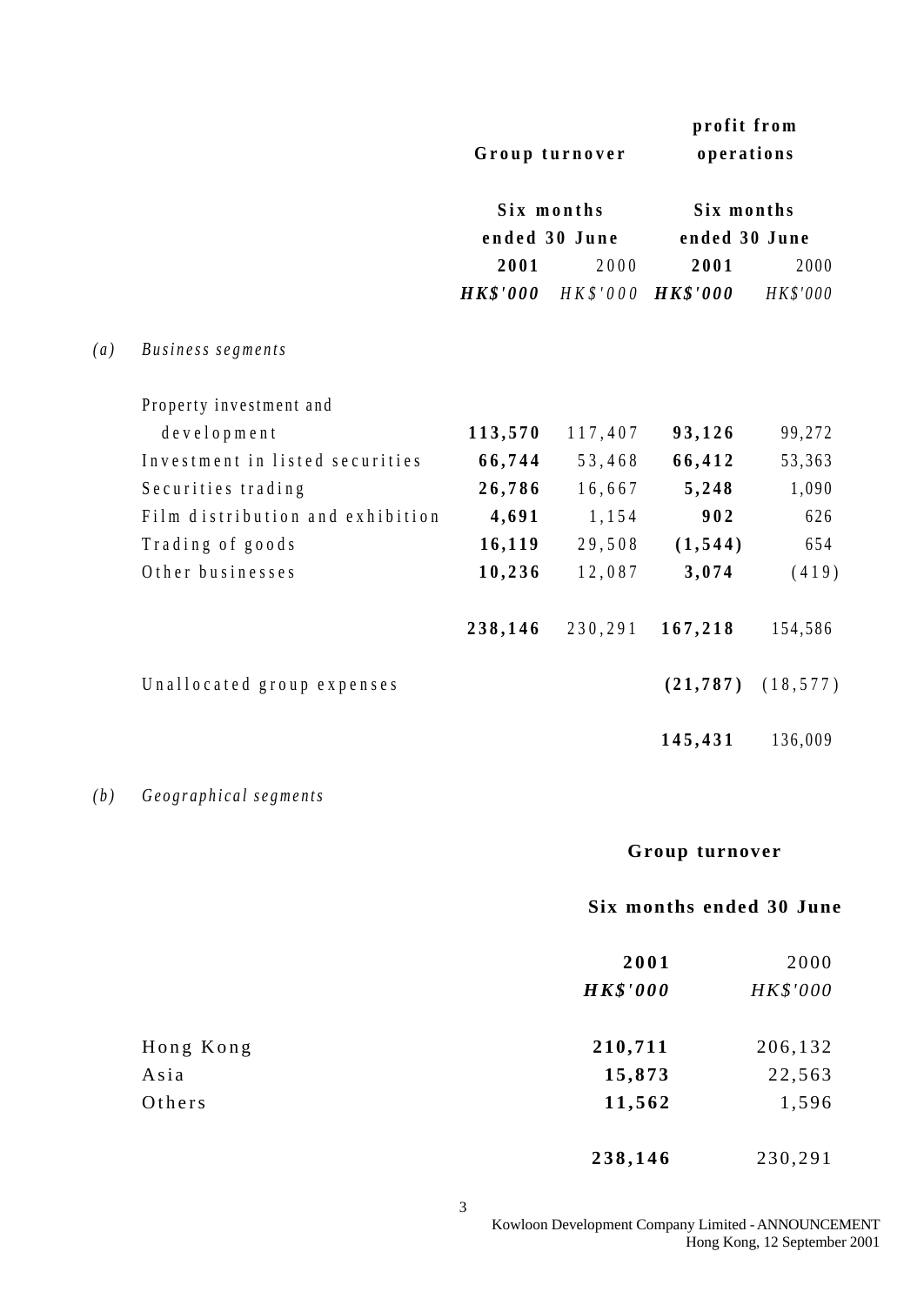Contribution to profit from operations by geographical segments has not been presented as majority of the operating profit is derived in Hong Kong.

#### 2. **Taxation**

|                      |             |                 | Six months ended 30 June |
|----------------------|-------------|-----------------|--------------------------|
|                      |             | 2001            | 2000                     |
|                      |             | <b>HK\$'000</b> | HK\$'000                 |
| Group - Hong Kong    |             | 12,851          | 11,879                   |
| Associated companies | - Hong Kong | $\blacksquare$  | 292                      |
|                      | - Overseas  | (471)           |                          |
|                      |             | 12,380          | 12,171                   |

Hong Kong profits tax has been provided for at the rate of 16% (2000 - 16%) on the estimated assessable profits.

Overseas taxation has been provided for at the applicable tax rates ruling in the respective jurisdictions.

#### **3 . Earnings per sha re**

#### *(a) Basic earnings per share*

The calculation of basic earnings per share is based on the profit attributable to ordinary shareholders of HK\$1,251,499,752 (2000 - HK\$119,731,049) and 483,767,850 ordinary shares (2000 - 483,767,850 ordinary shares) in issue during the period.

After eliminating the financial effect due to distribution in specie of KMB shares of HK\$1,125,132,764, the profit attributable to ordinary shareholders is adjusted to HK\$126,366,988. The adjusted earnings per share is HK\*26.1.

### *(b) Diluted earnings per share*

The calculation of diluted earnings per share is based on the profit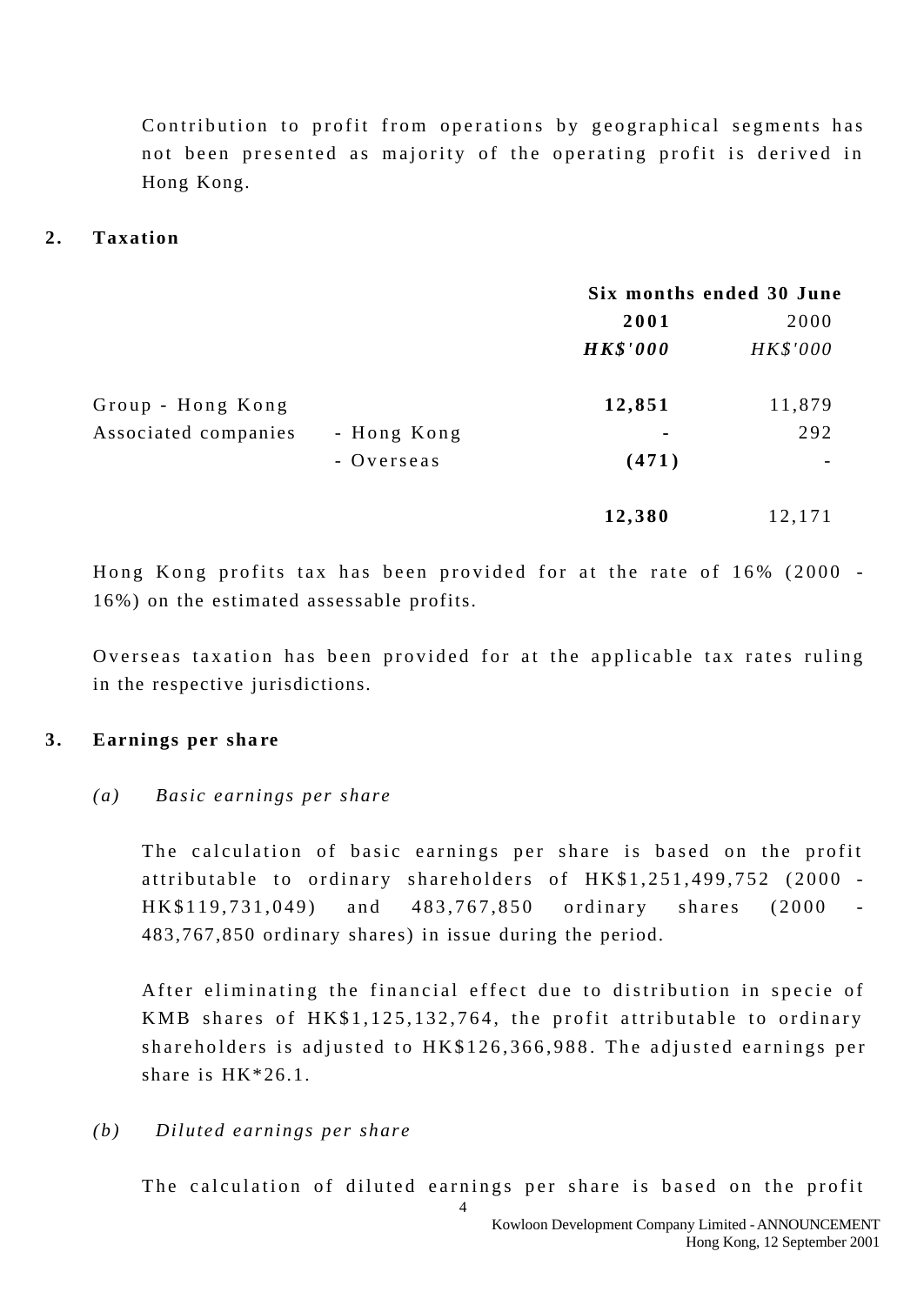attributable to ordinary shareholders of HK\$1,251,499,752 and the weighted average of 487,741,337 ordinary shares after adjusting for the effects of dilutive potential ordinary shares in respect of share options granted. There were no dilutive potential ordinary shares in existence during the corresponding period in 2000.

After eliminating the financial effect due to distribution in specie of KMB shares of HK \$1,125,132,764, the profit attributable to ordinary shareholders is adjusted to HK\$126,366,988. The adjusted diluted earnings per share is HK\*25.9.

#### **4 . Commitments**

The Group had the following outstanding commitments on future development expenditure:-

|                                   | At 30 June      | At 31 December |
|-----------------------------------|-----------------|----------------|
|                                   | 2001            | 2000           |
|                                   | <b>HK\$'000</b> | HK\$'000       |
| Contracted for                    | 30,645          | 43,216         |
| Authorized but not contracted for | 142,333         | 142,333        |

#### **5 . Contingent liabilities**

The Company has given guarantees to banks in respect of bank loans, trade credit facilities and performance bond granted to/entered into by several subsidiary and associated companies to the extent of HK\$382,852,000 (at 31 December 2000 - HK\$389,617,000). These facilities were utilized to the extent of HK\$266,022,512 at 30 June 2001 (at 31 December 2000 - HK\$278,513,467).

#### **6 . Pledge of assets**

At 30 June 2001, properties and investments in securities of the Group with an aggregate carrying value of approximately HK\$3,760,000,000 (at 31 December 2000 - HK\$1,777,833,000) were pledged to banks under fixed charges to secure general banking facilities granted to the Group.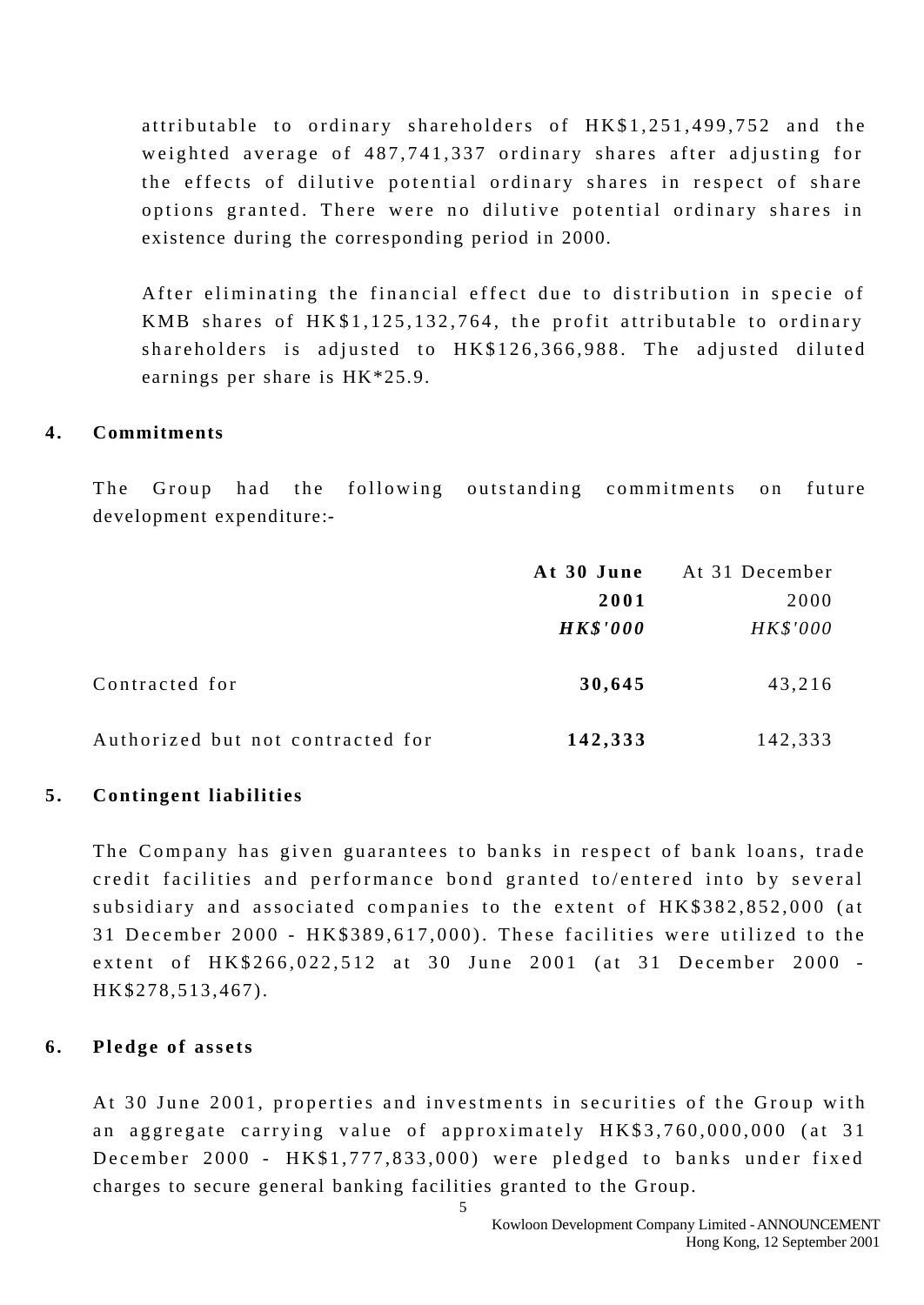### **INTERIM DIVIDEND**

A special interim dividend in specie for the distribution of 4 shares of The Kowloon Motor Bus Holdings Limited for every 37 shares of the Company held was declared on 23 May 2001 and paid on 13 June 2001. The Board of Directors has declared a second interim dividend of HK\*4 (2000 - HK\*8) per share for the financial year ending 31 December 2001, payable on 15 October 2001 to shareholders whose names appear on the Register of Members of the Company on 11 October 2001.

### **CLOSURE OF REGISTER OF MEMBERS**

The Register of Members of the Company will be closed from Wednesday, 10 October 2001 to Thursday, 11 October 2001, both dates inclusive, during which period no transfer of shares will be registered. To qualify for the interim dividend, all transfers accompanied by the relevant share certificates must be lodged with the Company's Registrars, Central Registration Hong Kong Limited at Shops 1712 - 6, 17th Floor, Hopewell Centre, 183 Queen's Road East, Wanchai, Hong Kong not later than 4:00 p.m. on Tuesday, 9 October 2001.

### **BUSINESS REVIEW AND PROSPECTS**

After experiencing a continuous growth in rental rate in the year 2000, rents have become flat since early 2001 when the global economy started to slowdown. With substantial efforts, the Group was able to achieve a better income flow from the investment properties which recorded a gross rental income of HK\$112 million for the first six months of 2001, representing an increase of 2.8% over the same period last year.

As at 30 June 2001, occupancy rates of the Group's investment properties as compared with those as at 31 December and 30 June 2000 were as follows:-

|                               | <b>Occupancy Rates</b> |                                      |       |  |
|-------------------------------|------------------------|--------------------------------------|-------|--|
| <b>Investment Properties</b>  |                        | At 30 June At 31 December At 30 June |       |  |
|                               | 2001                   | 2000                                 | 2000  |  |
| Pioneer Centre                | $96.5\%$               | 96%                                  | 94.7% |  |
| Chong Kin Commercial Building | 78.7%                  | 94.1%                                | 86.7% |  |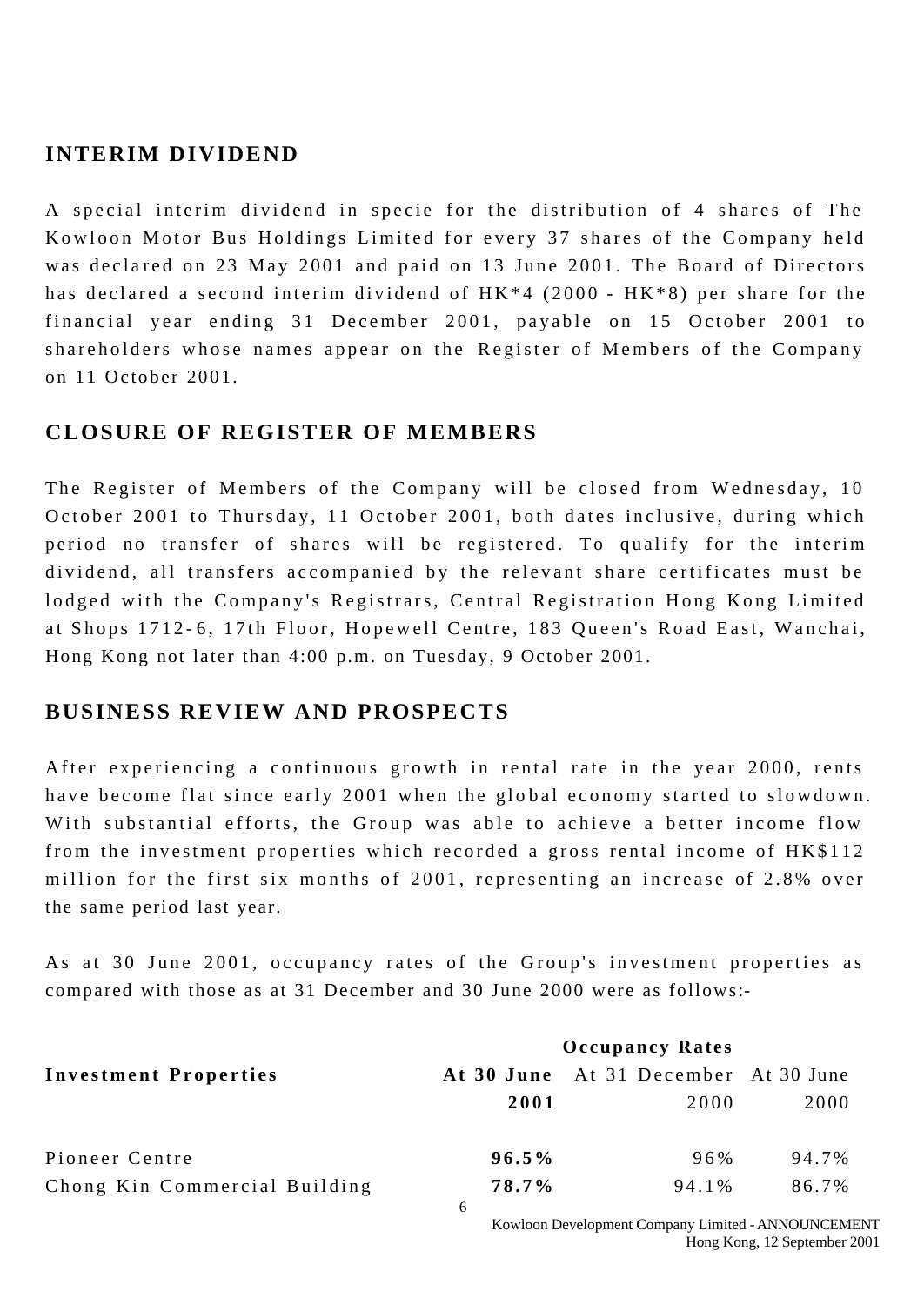| 20th Floor, Argyle Centre Phase I      | $90.5\%$ | 87.8%    | 91.3%   |
|----------------------------------------|----------|----------|---------|
| Retail Space at Sceneway Garden Arcade | 100%     | 100\%    | 100%    |
| 2nd to 23rd Floor, The Elgin           | $79\% *$ | $95\% *$ | 76.7% * |

*\* Average occupancy rates for the six months ended 30 June 2001, 31 December 2000 and 30 June 2000.*

All the above five investment properties recorded increases in rental income for the first six months of 2001 as compared with the same period last year. Nevertheless, both carparks at Merit Industrial Centre and Manor Centre recorded a decrease in rental income for the first half of 2001 when compared with the corresponding period in 2000. Some major tenancies in the office sector of Pioneer Centre will be subject to renewal in the second half of 2001, and it is likely that the new rates will be lower than the current agreements. The Group will face a downward pressure on its total rental income in the months ahead. In the latter half of 2001, Management will take a careful balance between rental rate and occupancy with an aim to attain the highest possible income for the Group.

In August and September 2001, the Group has signed sale and purchase agreements for the sale of Chong Kin Commercial Building and the retail space at Sceneway Garden Arcade at considerations of HK\$158 million and HK\$163 million respectively, which are similar to the carrying values of both properties. The two disposals will result in a loss of HK\$239 million after a transfer of the related revaluation deficit from the investment property revaluation reserve. Completion of these sales will be in November 2001.

Sales response of the residential units at The Verandah Garden at 40-42 Kung Lok Road, Kwun Tong remained unsatisfactory.

Foundation work of the development site at 31 Robinson Road, Hong Kong is underway and is expected to be completed by the end of September 2001.

The Company's wholly- owned subsidiary, Country House Property Management Limited, has maintained its management portfolio covering two commercial buildings and four residential buildings during the period under review. In March 2001, its 49% owned joint venture company, Easy Living Property Management Limited, was awarded a Property Service Contract by the Hong Kong Housing Authority for the management of 9,704 units in Cheung Ching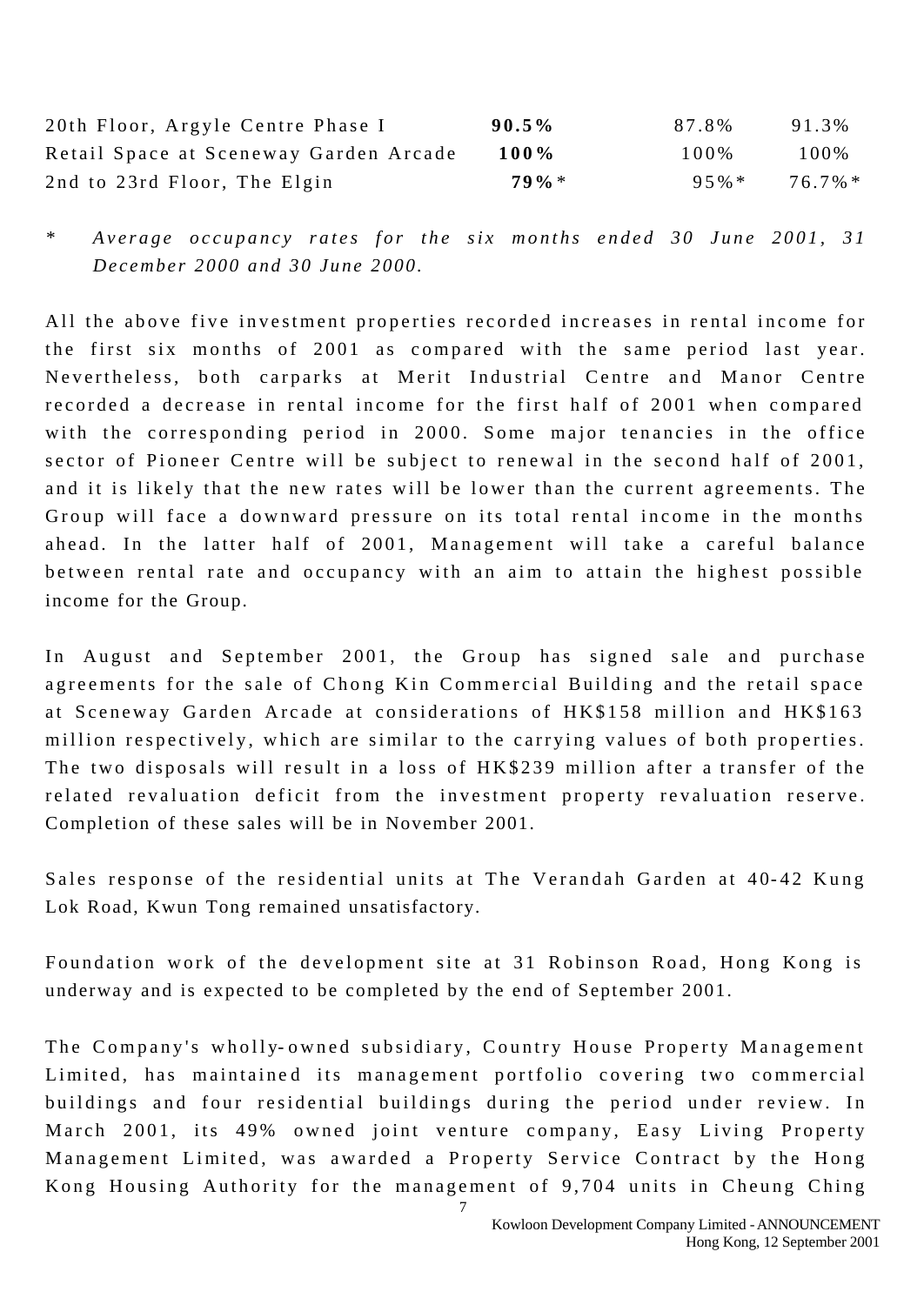Estate and Cheung Hang Estate, Tsing Yi commencing from 1 July 2001. This joint venture company will seek opportunities to bid for the property management contracts of the Home Ownership Scheme estates in the latter half of 2001.

The Group's long-term listed investment portfolio reduced substantially with the distribution of 52 million shares of The Kowloon Motor Bus Holdings Limited to the Company's shareholders as a special interim dividend in June 2001. In the following month, the Group subscribed 4.37 million shares of RoadShow Holdings Limited at a consideration of HK\$9.9 million. Total income received from the long- term listed investments for the first six months of 2001 was HK\$66.7 million, an increase of 24.8% over the same period last year.

Golden Princess Amusement Company Limited Group continued to sell film rights of its film library and obtained a small profit of HK\$0.43 million for the first half of 2001.

K owloon Development Finance Limited continued to perform well during the first six months of 2001 and achieved a satisfactory growth of 51.6% in profit over the corresponding period last year.

Gargantuan Investment Limited, a wholly - owned subsidiary of the Company which is engaged in securities trading activities, recorded a profit of HK\$3 million for the period under review as compared with HK\$0.11 million profit made in the corresponding period in 2001.

Due to the discouraging performance of KDC Prologue Limited in recent years, Management has decided to scale down its operation and ceased to operate all the shoe repairs chain stores in April 2001.

As a result of the deteriorating economic conditions and the depressing stock market, Kowloon Development K. F. Lo Securities Limited suffered a loss during the first six months of 2001 and the Group's share of the loss was HK\$0.93 million. In July 2001, the Group realized its 40% shareholdings of the securities broking company at a consideration of HK\$9 million, which gave rise to a loss of HK\$0.9 million to be accounted for in the latter half of 2001.

The Group's 50% owned associated company, Harvest City Ltd., contributed a profit of around HK\$2 million to the Group for the six months under review.

> Kowloon Development Company Limited - ANNOUNCEMENT Hong Kong, 12 September 2001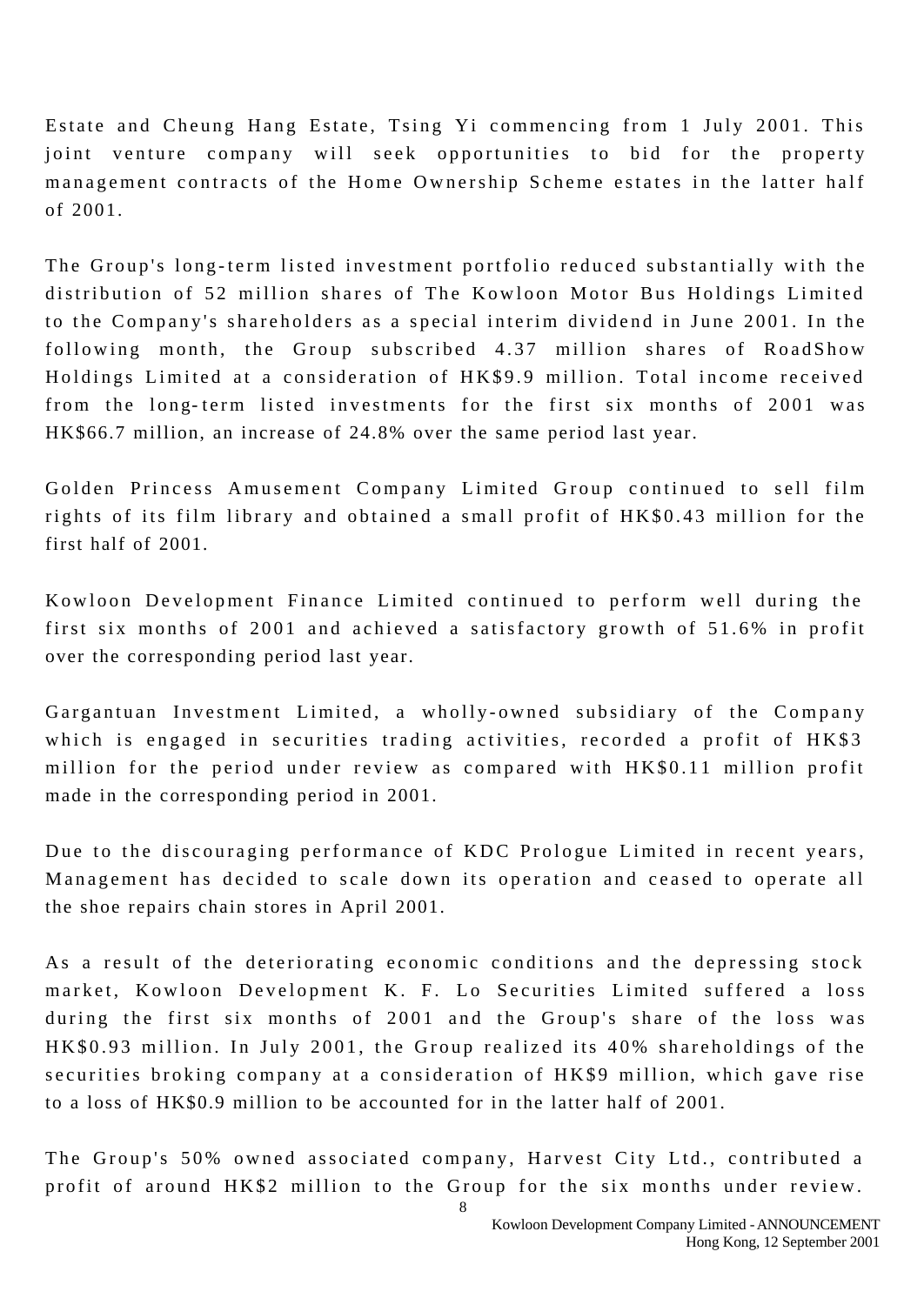The existing cooperative joint ventures in Shenyang, Jilin and Tianjin operated a total of 22 bus routes with a fleet of 579 buses, serving a daily patronage of nearly 500,000 passengers. Management will continue to pursue opportunities to expand the business operations and it is anticipated that this investment will bring in a steady return to the Group.

The Group's share of the loss of the Canadian internet- based crude oil trading company, NetThruPut Inc, was HK\$1.5 million for the first six months of 2001. In July 2001, the Group disposed of all its interests in Circuit Technology Limited which held 48% shareholdings in NetThruPut Inc at a consideration of US\$10 million and obtained a profit of HK\$1.6 million.

In view of the unfavourable economic conditions, many customers have cut down their budgets on IT enhancement and as a result Asiasoft Hong Kong Limited recorded a loss for the first half of 2001 and the Group's share was HK\$0.62 million.

Due to the global economic recession, the performance of Southern Success Corporation, a leading retailer of fashionable ladies' footwear and accessories, did not meet its target. Profit contributed by this company to the Group amounted to HK\$2.1 million for the first six months of 2001.

### **FINANCIAL REVIEW**

The Group's total bank borrowings as at 30 June 2001 was HK\$821.3 million, slightly less than that of 31 December 2000. A total of HK\$1,349.3 million facilities has been arranged with banks. Management considers that the existing banking facilities are sufficient for the Group's future funding needs and commitments.

After the special interim dividend distributed in June 2001, the net asset value of the Group reduced significantly from HK\$4,359 million as at 31 December 2000 to HK\$3,426 million as at 30 June 2001. As a result, the debt to equity ratio increased from 20% as at 31 December 2000 to 24% as at 30 June 2001.

All bank borrowings are arranged on a floating rate basis. With several cuts in interest rates earlier this year, Management had seized the timing and entere d into a 2- year interest rate swap contract for HK\$200 million. Management will closely monitor the Group's exposure to interest rate risks on the remaining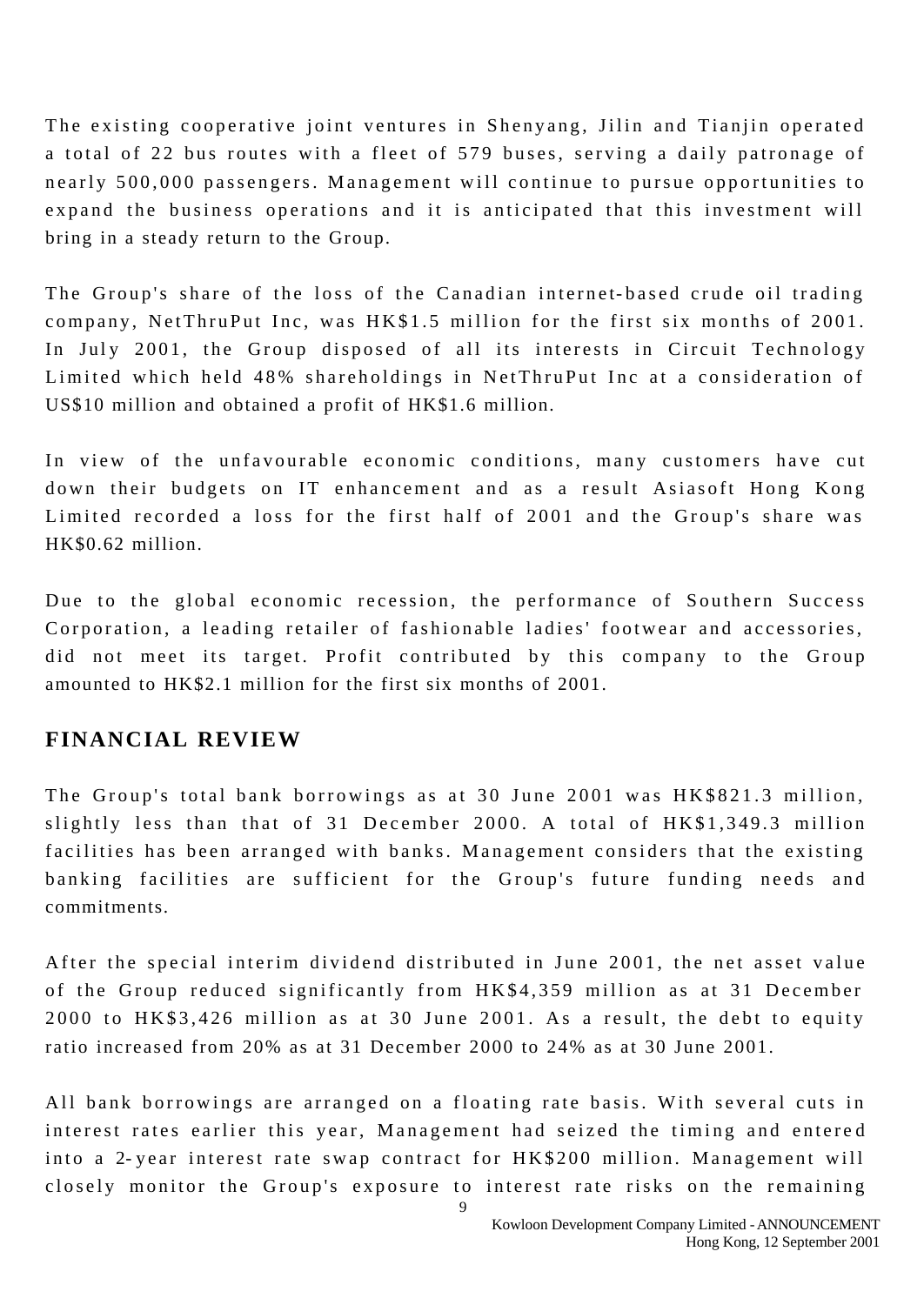financial obligations.

The Group's exposure to exchange rate fluctuations is insignificant.

## **STAFF BENEFITS**

As at 30 June 2001, the Group employed around 140 staff. Staff remuneration is reviewed annually by the Management based on the staff's performance and prevailing market conditions. The Group facilitates continual staff improvement and development by providing various forms of training.

A share option scheme was approved by the shareholders on 19 June 2000 under which options may be granted to employees of the Group, including the executive directors, to subscribe for shares of the Company.

The Group operates a defined contribution staff retirement scheme since 1 October 1994 and a mandatory provident fund scheme since 1 December 2000.

## **PURCHASE, SALE OR REDEMPTION OF SHARES**

There was no purchase, sale or redemption by the Company, or any of its subsidiary companies, of the Company's shares during the six months ended 30 June 2001.

## **COMPLIANCE WITH THE CODE OF BEST PRACTICE**

The directors are not aware of any information which would reasonably indicate that the Company was not in compliance with the Code of Best Practice, as set out by The Stock Exchange of Hong Kong Limited in Appendix 14 to the Listing Rules at any time during the six months ended 30 June 2001.

## **OTHER INFORMATION**

A detailed announcement of results containing all the information required by paragraphs 46(1) to 46(6) of Appendix 16 of the Listing Rules will be subsequently published on The Stock Exchange of Hong Kong Limited's website (http://www.hkex.com.hk) in due course.